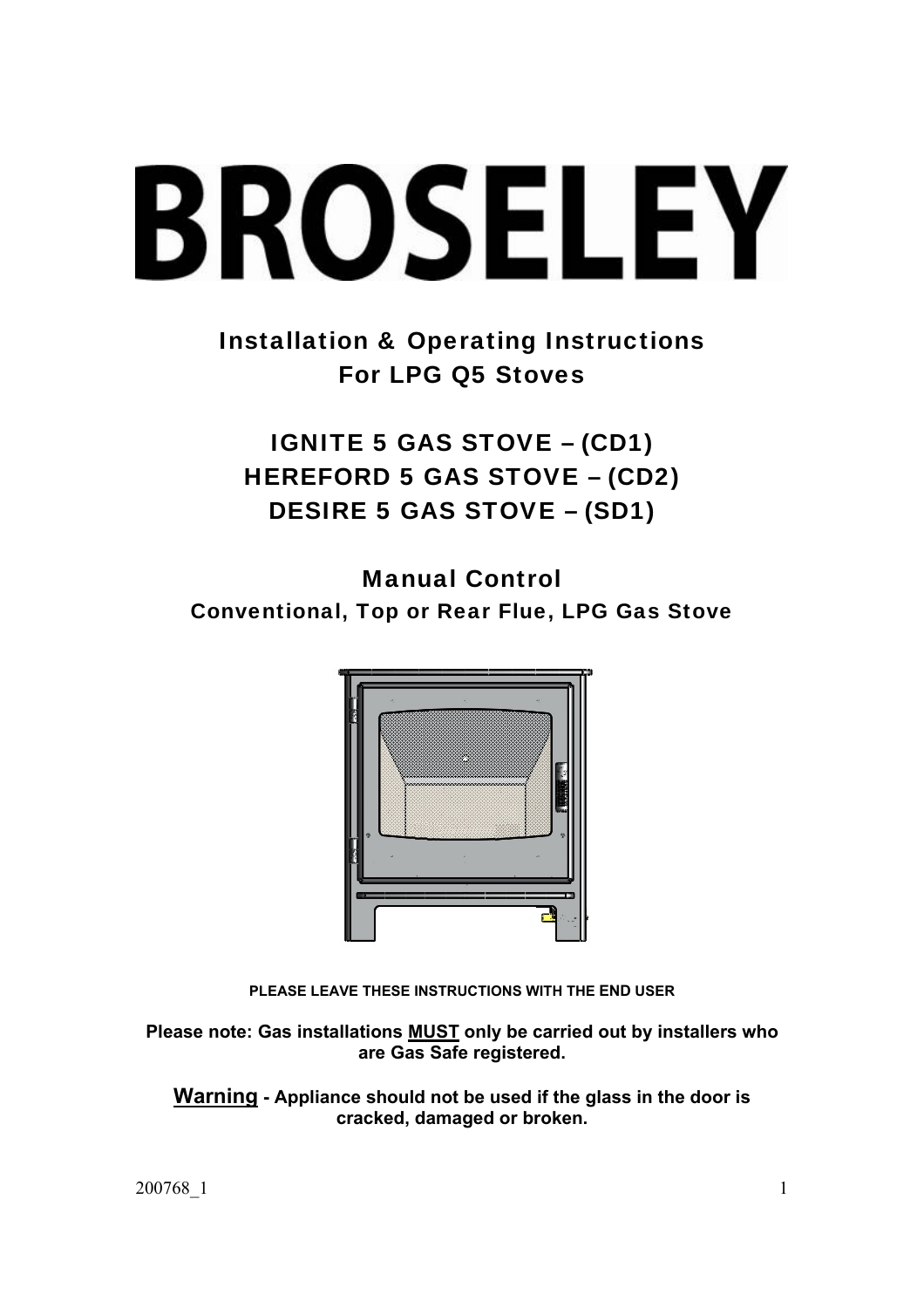# **Contents**

| Introduction                                               | 3              |
|------------------------------------------------------------|----------------|
| Packing List                                               | 3              |
| <b>Specification &amp; Dimensions</b>                      | 4              |
| <b>Hearth Requirements</b>                                 | 5              |
| <b>Chimney Requirements</b>                                | 6              |
| <b>Assembly</b>                                            |                |
| <b>Burner Installation</b>                                 | $\overline{7}$ |
| Mica Board Installation                                    | 8              |
| Connecting the TTB Sensor                                  | 9              |
| <b>Ceramics Index</b>                                      | 10             |
| Positioning the logs / Fitting the Decorative Log Retainer | $11 - 13$      |
| Gas Connection & Pressure Testing                          | 14             |
| <b>Spillage Testing</b>                                    | 15             |
| Maintenance                                                | 16             |
| Operating the Stove                                        | 17             |
| Cleaning the Stove / Curing the Paint                      | 18             |
| Trouble-shooting                                           | 19-20          |
| Servicing                                                  | 21             |
| <b>Commissioning Form</b>                                  | 22             |
| Guarantee                                                  | 23             |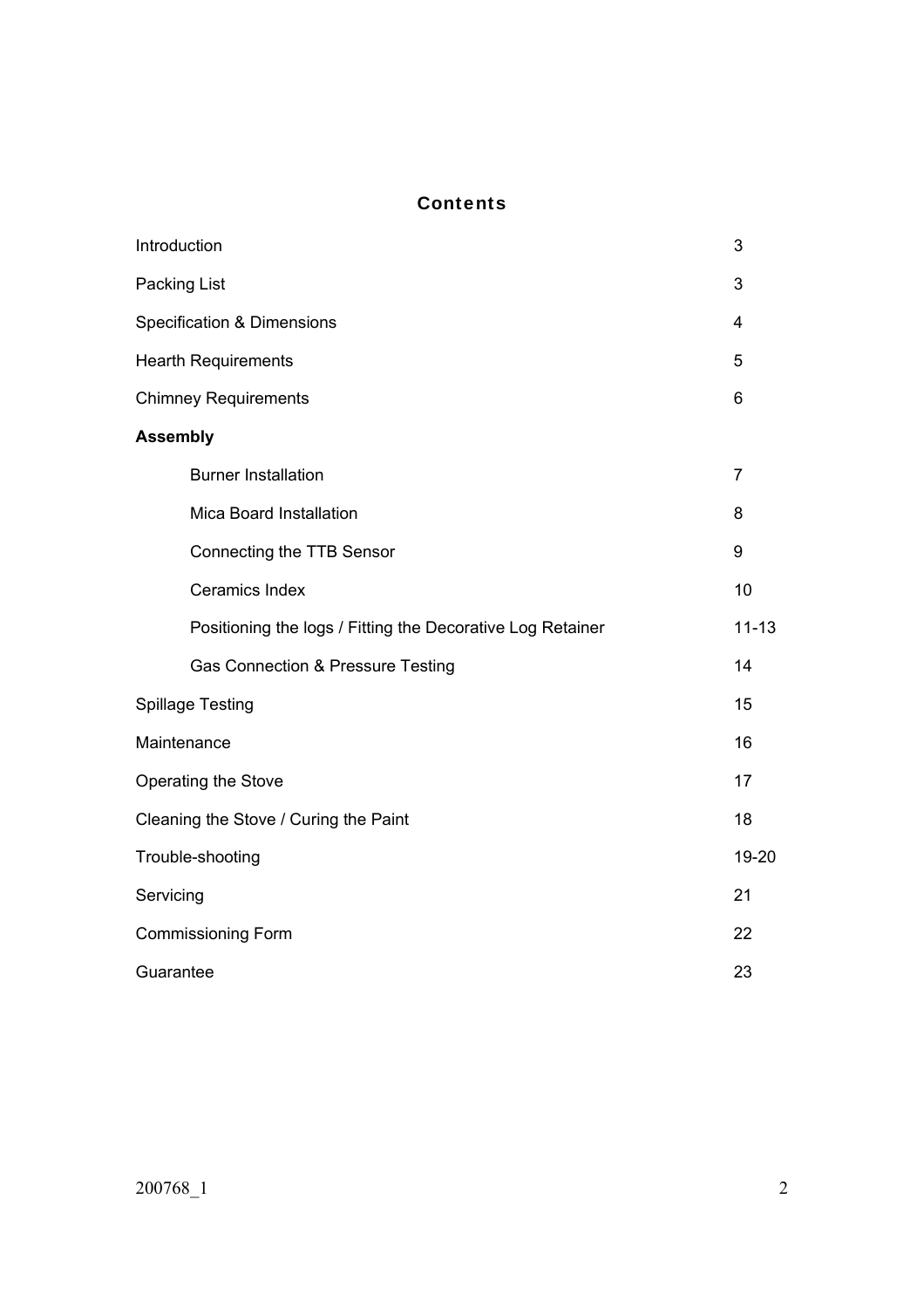### Introduction

#### **THANK YOU FOR PURCHASING A BROSELEY GAS STOVE**

Broseley Fires Ltd, a family run company, was founded as an appliance and design development company in 1975.

Since then we have built up an enviable reputation for the quality, reliability and fuel efficiency of our stoves.

These instructions have been carefully prepared to guide the installer and end-user through the relevant methods and standards for installation of your new Gas Stove.

Correctly installed and operated, your stove will give you many years of warmth and reliability. Therefore, we would suggest that you read the whole instruction manual prior to handing it to your installer. That way you will have a clearer picture of what is involved.

It is required by law that the complete assembly, installation and commissioning of gas stoves is carried out by a professionally qualified and accredited gas fitter listed on the **"Gas Safe"** register.

**THE INSTALLATION MUST BE IN ACCORDANCE WITH THE 'GAS SAFETY INSTALLATION AND USE REGULATIONS' IN CONJUNCTION WITH THESE INSTRUCTIONS AND THE RELEVANT 'BRITISH STANDARDS CODES OF PRACTICE' REQUIREMENTS AND THE RELEVANT 'LOCAL AND NATIONAL BUILDING REGULATIONS'. A COMMISSIONING CERTIFICATE MUST BE LEFT WITH THE END CUSTOMER UPON FINAL COMPLETION AND THE COMMISSIONING FORM COMPLETED IN THE BACK OF THESE INSTRUCTIONS.**

## Packing List

#### **Stove Box Fibre Box (Packed outside Stove)**

- 1 x Stove Body 1 x Main Ceramic Base
- 1 x Flue Spigot 4 x Various Sized Logs
- 1 x Burner (Attached)
- 1 x Instruction Manual
- 1 x Left hand side mica board (Attached)
- 1 x Right hand side mica board (Attached)
- 1 x Rear mica board (Attached)
- 1 x Top mica board (Attached)
- 1 x Flue blanking plate (Attached)
- 3 x M6 x 30 bolts
- 3 x M6 Washers
- 3 x M6 C/Sunk Screws
- 1 X Base Plate

# **Chimney closure plates are not supplied**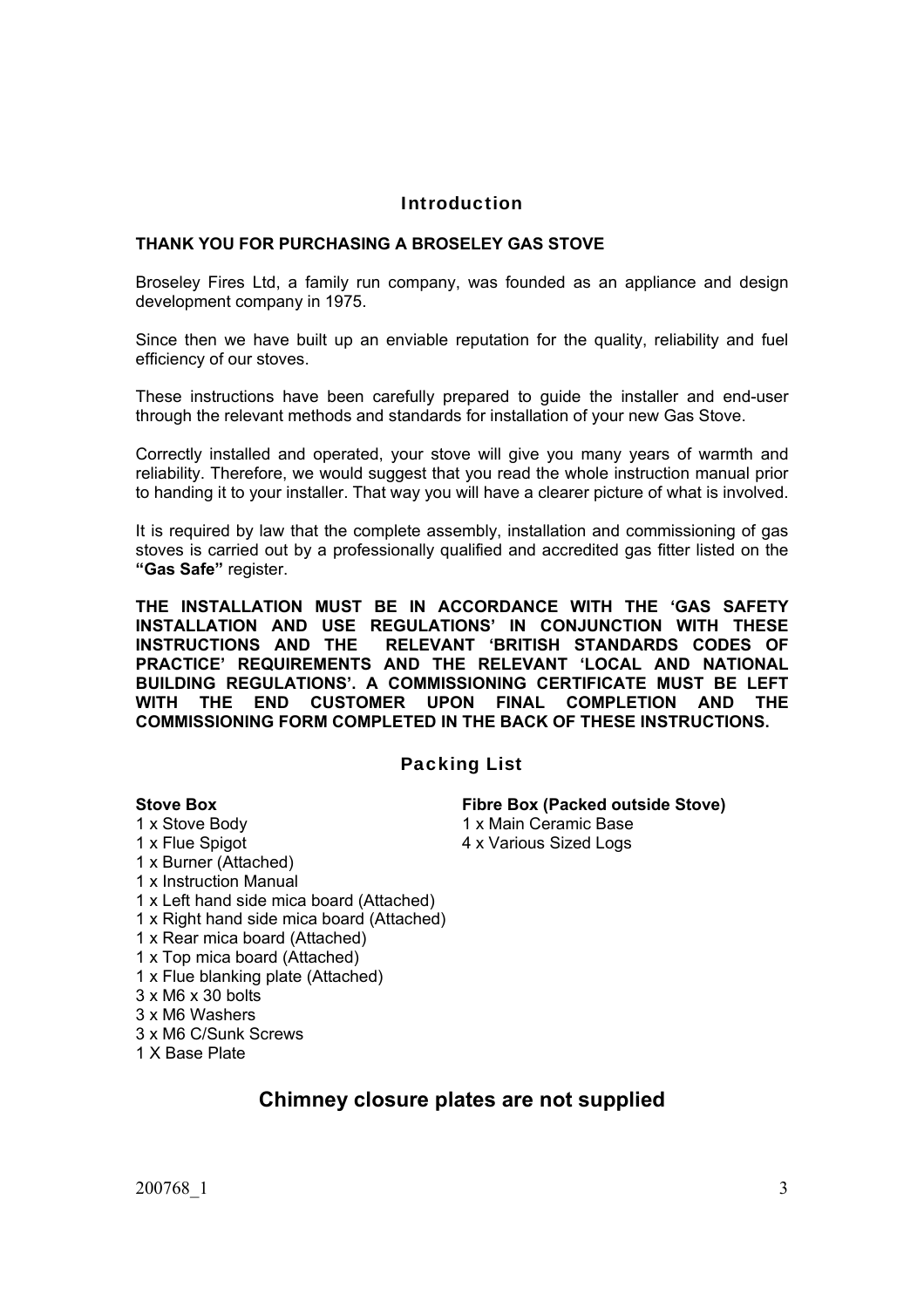## Specification

Heat Input (Gross) 5.0kW Gas Category<br>
Supply Pressure 37 mbar Supply Pressure Gas Rate  $\frac{0.181 \text{ m}^3}{\text{hr}}$ Injector Size 7 x 0.45mm (L5) Flue diameter 125mm (5") Country of destination GB, IE Efficiency Class Class 2 Nominal Output 4.2kW

NOx Class 4 Top Flue, 5 Rear Flue

**Please note this product is designed to only use LPG Gas G31 Propane.** 

#### **Dimensions**

#### **Ignite CD1 Q5 - WEIGHT 61 Kg Hereford CD2 Q5 – WEIGHT 56 Kg Desire SD1 Q5 – WEIGHT 58 Kg**



#### **All dimensions are in millimetres.**

All parts of this appliance become hot during normal use. All parts of the appliance should be considered 'working surfaces'.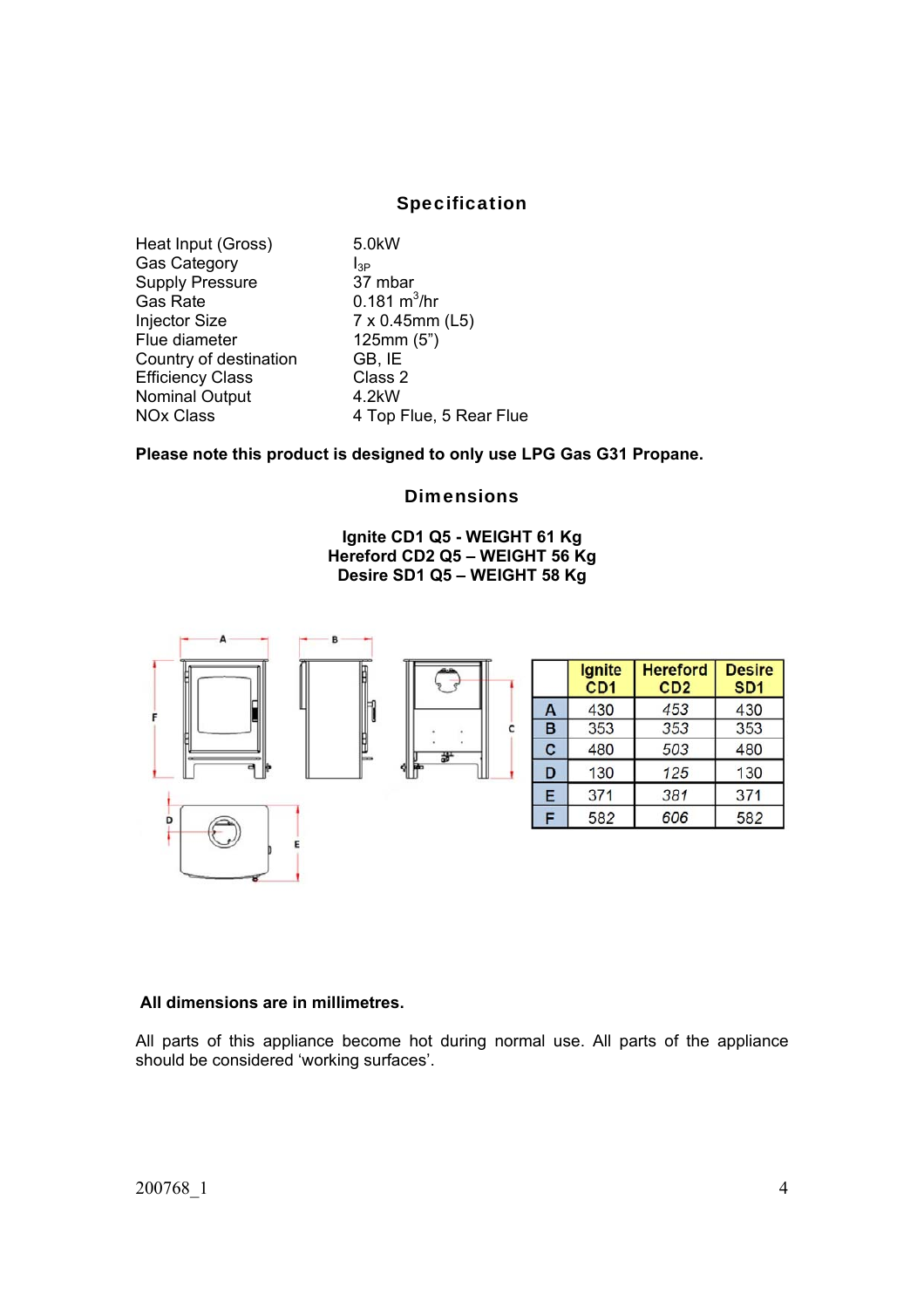## Hearth Requirements

The appliance needs to be located onto a solid non-combustible hearth with a minimum thickness of 12mm. The hearth must be capable of withstanding the weight of the appliance.

#### **NB Side measurements taken from the Lid of the stove (Dimension E on page 4): Rear measurement taken from the dilution box**

Ensure all minimum clearances to combustible materials are complied with as below:



The specified minimum clearances provide the minimum distance to combustible and non-combustible materials. If the appliance is intended to be installed into a noncombustible opening, the clearances to the sides and above can be reduced. However it is recommended that the specific minimum clearances are maintained, irrespective of the materials used in the construction of the opening. This has been tested and approved, to allow adequate air flow and access to the controls, as well as allowing access for smoke tests and future maintenance of the flue and the appliance.

**The clearance to the rear of the appliance must always be a minimum of 50mm. Clearances to combustible materials cannot be reduced**

**Please note the gas supply connection to the appliance is to the right hand side rear of the stove. The connection requires an 8mm-diameter semi-rigid pipe, not more than 1 meter in length.** 

## Additional Requirements

- Curtains should not be positioned above the appliance at a distance of less than the minimum specified for shelves
- An additional guard is to be used to take account of the special hazards that exist in nurseries and other places where there are young children or aged or infirm persons present.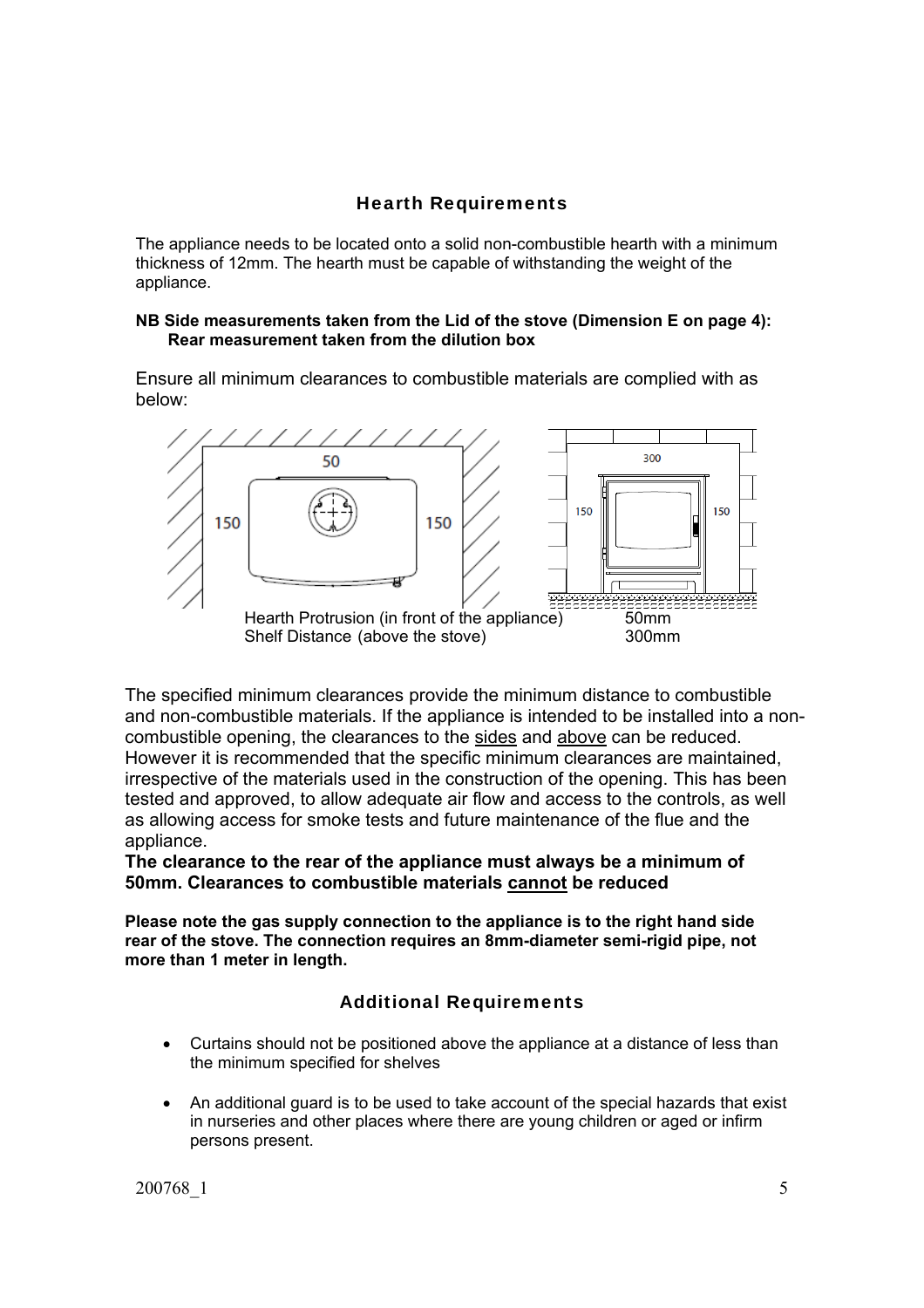## Chimney Requirements

#### **Please note Broseley Fires do not provide flue pipes, closure plates or any other associated accessory.**

#### **Top or Rear Flue Outlet**

The stove must be installed in accordance with current gas and buildings regulations BS5871: Part1. The appliance can be installed in any adequate area suitable for solid fuel fires and stoves. It can use a class 1, class 2 and pre-cast flue.

For pre-cast flue installations it is ESSENTIAL that a sealed connection is made into the actual flue system (a void behind a closure plate is not permitted). Please refer to the codes of best practice for further advice on pre-cast flues. Before you install the stove, make sure the chimney flue outlet is correctly positioned to align with the flue outlet on the stove and that the chimney is in good condition. If not, a chimney liner must be installed or a suitable class II gas flue used. A draught is necessary to ensure the products of combustion are fully evacuated.

**It is recommended that the flue run is as straight as possible. The flue must have a minimum vertical height of 3 metres to ensure adequate draught. You can have a maximum of four bends in the run, each bend must not exceed 45° and an additional metre of vertical flue should be provided for each bend. Ideally you should have a minimum vertical section of 600mm before any bend immediately off the top of the appliance, however it is permitted to use a 45° bend straight off the appliance provided you have an adequate flue draft.** 

Prior to installation, the installer should ensure that the flue is free from obstruction and any dampers must be fixed in a permanently open position. Ensure the chimney is not closed and that it has been swept and subsequently smoke tested.

Make sure that rain, birds or any foreign body cannot get into the chimney to cause damage or blockage. This problem can normally be overcome by fitting an approved gas cowl. It is essential for the effective running of your stove that the chimney draws properly to allow the products of combustion to escape.

#### **VENTILATION (GB ONLY)**

The gas stove is rated at less than 7kw and therefore does not normally require additional ventilation in the room (BS5871 – part II).

#### **Flue Spigot Connection**

Attach the supplied 5" diameter spigot to the top or rear of the stove using the three M6x40 bolts and washers provided. The blanking plate (supplied) must be fitted over the remaining flue outlet using 3 off m6 Countersunk screws.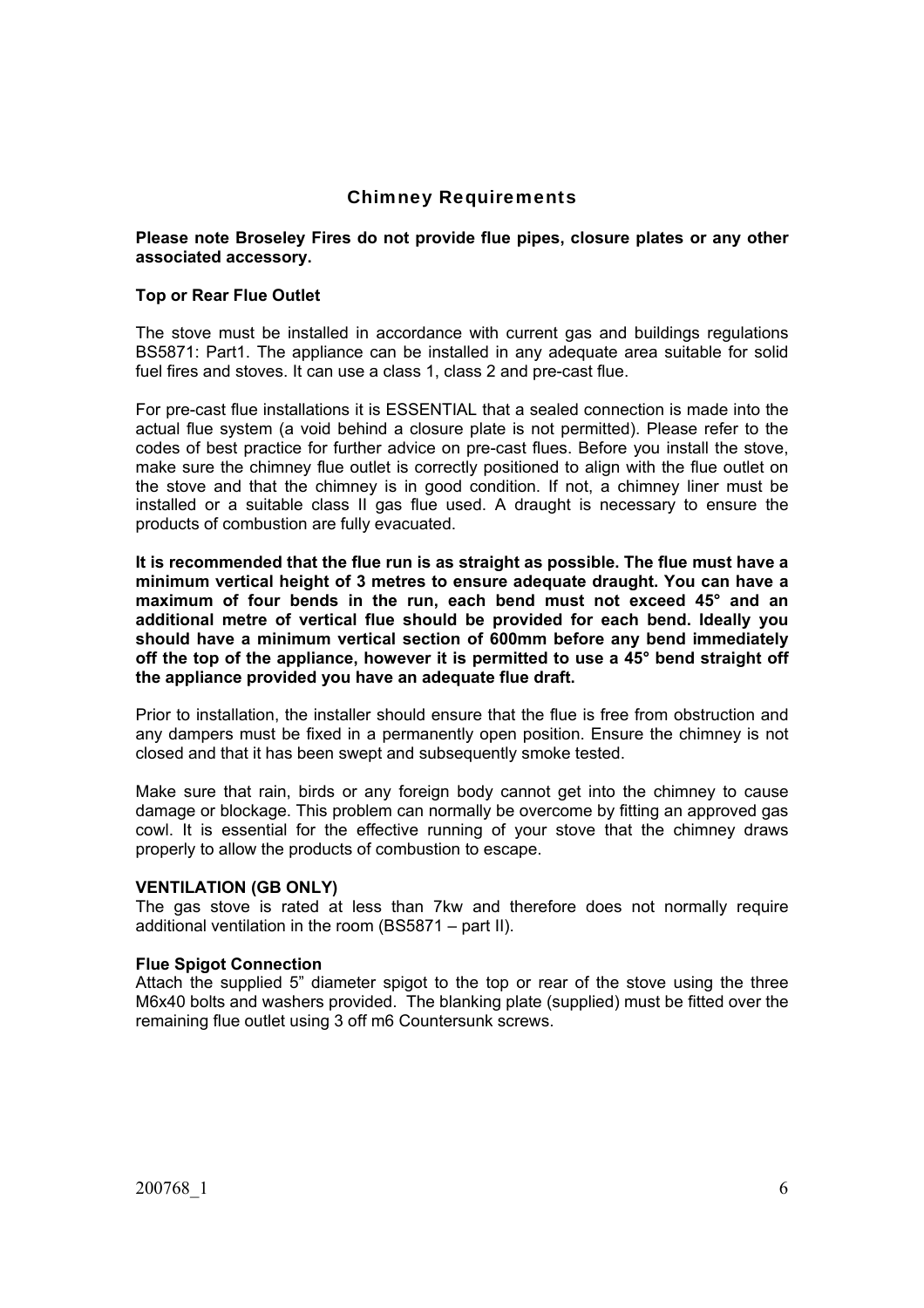# Assembly - Burner Installation

The burner will come pre-fitted, however please ensure all components are present and fitted as per the information below prior to commencing installation. You will need a pozi drive screwdriver when fitting/replacing these items.

- 1) Remove the stove body from its packaging and stand it in position.
- 2) To open the door, remove the handle by rotating it anti-clockwise until it clears the thread. The handle acts like a nut on a thread and once removed will allow the door to open fully.
- 3) Insert the burner end with the control knob first followed by the other end of the burner locating the burner bracket onto the side fixing points.
- 4) Fasten the burner into position using two (2) M6x40 bolts and washers provided, the burner needs to be pushed back to the rear of the stove. The front edge of the burner brackets should be flush with the front edge of the brackets on the stove body.



5) The stove base plate can now be fitted. This plate rests on the base on the stove



6) Next fit the mica boards as detailed in the next section.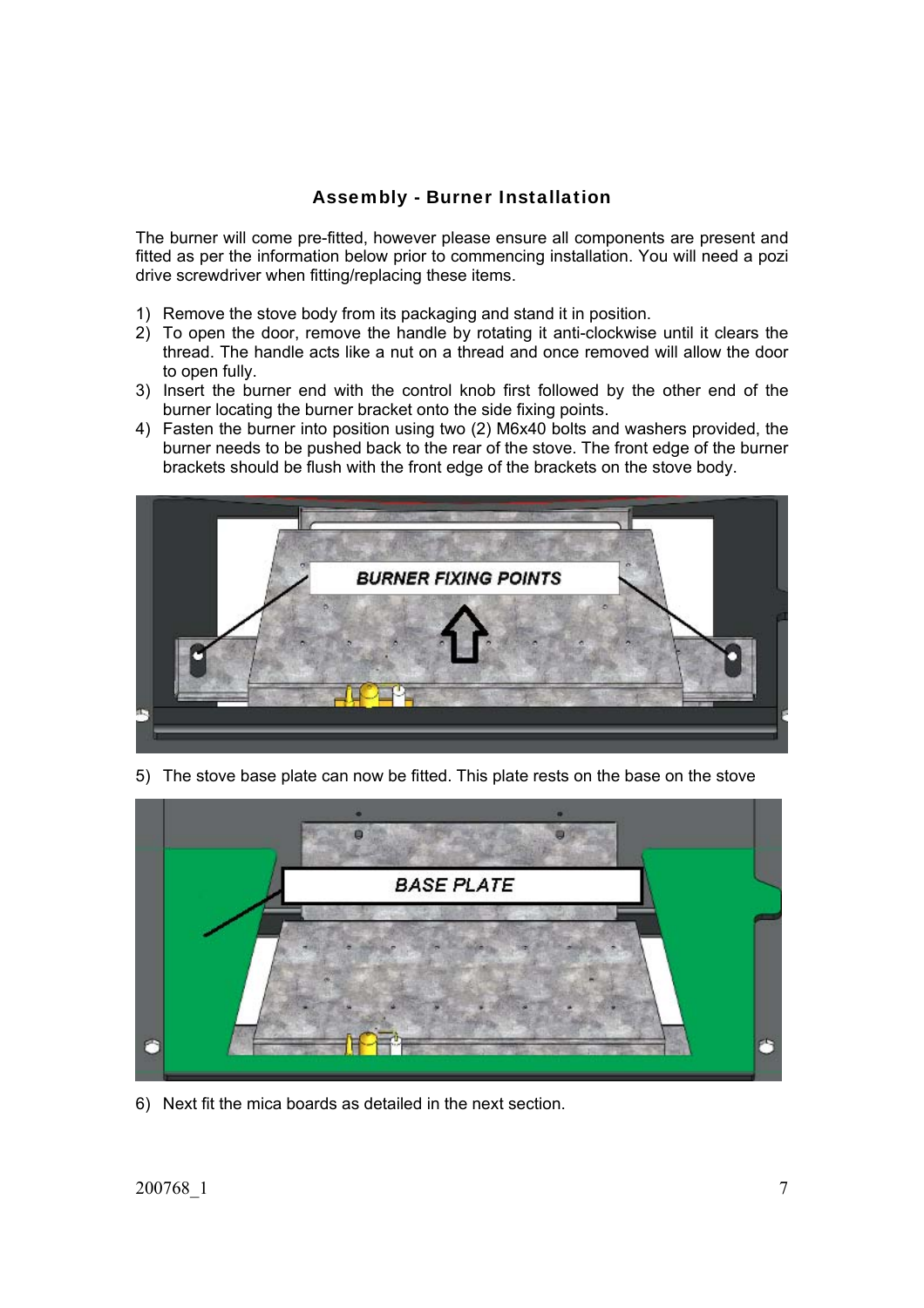## Assembly – Mica Boards





First fit the rear mica board as Now fit one of the side mica boards shown above. ensuring that the board is snug between the front of the stove and the rear mica



Next rest the top mica board onto<br>the side board (this board will board and allow the top board to the side board (this board will board and allow the top board to need supporting whilst the final rest down onto it (the top board



rest down onto it (the top board side board is fitted. Should now be supported by both the side and rear mica boards)

**Please note you will also need to remove the pilot shield from the pilot before fitting the ceramics (this protects the pilot during transit).**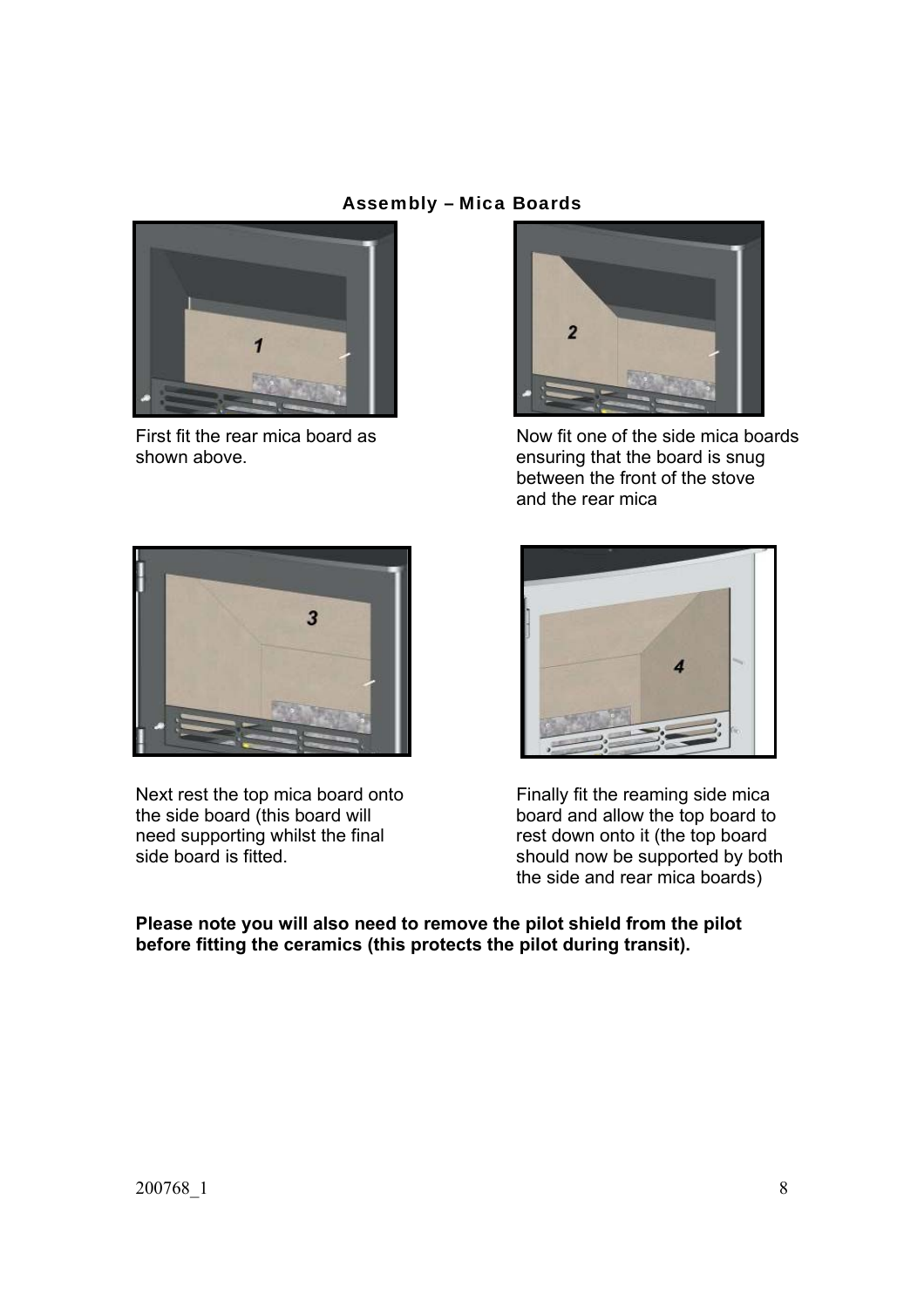# Assembly - Fitting TTB sensor

With the burner installed, thread the TTB connection cable from the interrupter to the TTB sensor (mounted on the rear panel of the stove).

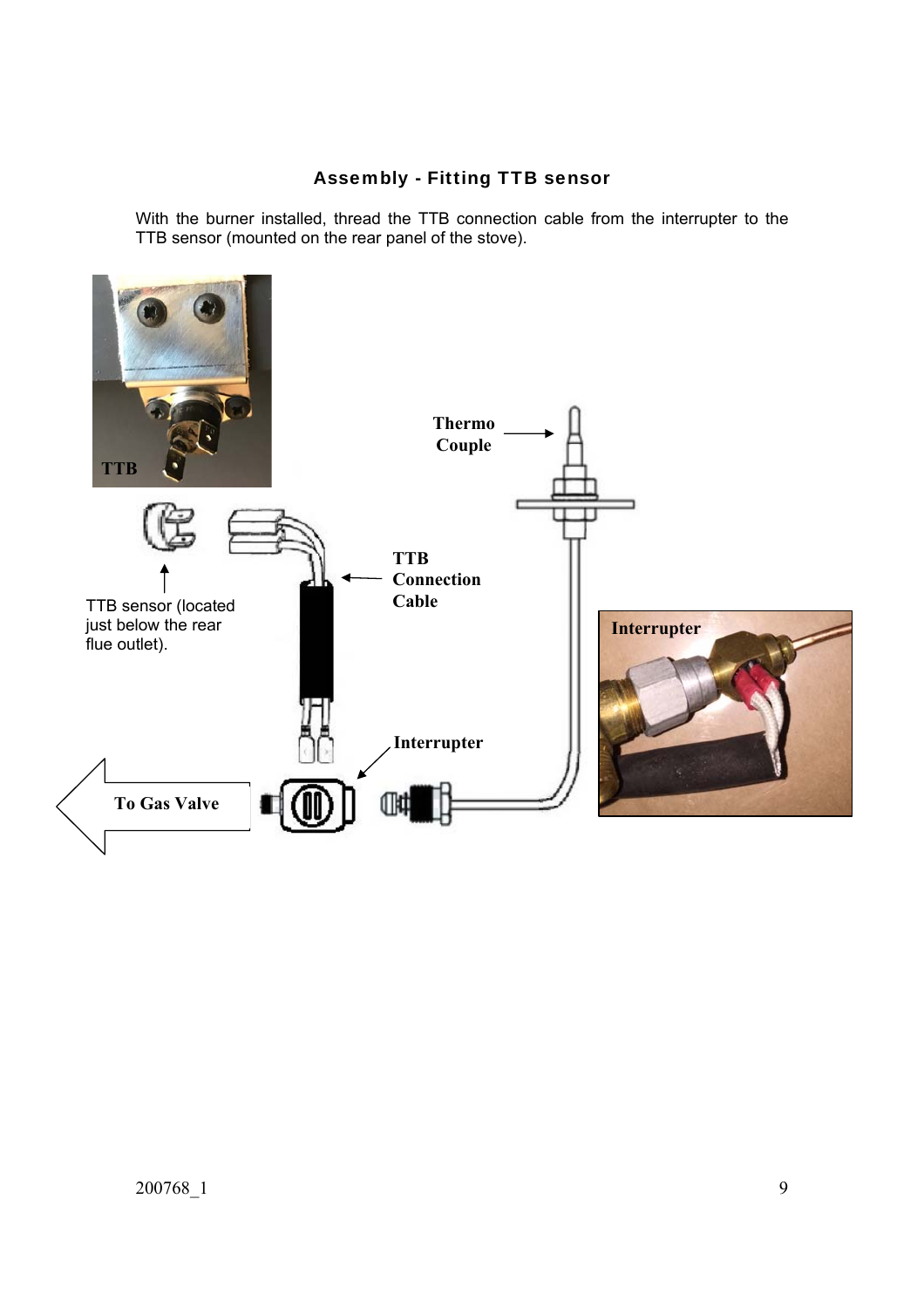## Assembly – Ceramics Index

Only the ceramics supplied with this appliance should be used. The ceramics should only be laid as described in these instructions.

#### **Before any ceramics are placed in position, ensure that the pilot is not obstructed, and the burner is operating correctly.**

Broseley Fires Ltd accepts no responsibility for any injury sustained whilst handling hot ceramics. Ceramics which are placed other than in accordance with these instructions will be the sole responsibility of the fitter to rectify, and Broseley Fires will not be liable for any associated costs.

Before proceeding with the positioning of the logs, ensure they are all present. Leaving them in the packaging will allow you to locate them easier.



Ceramic Index Main Ceramic Base x1

Ceramic Index Loose Logs x4



200768\_1 10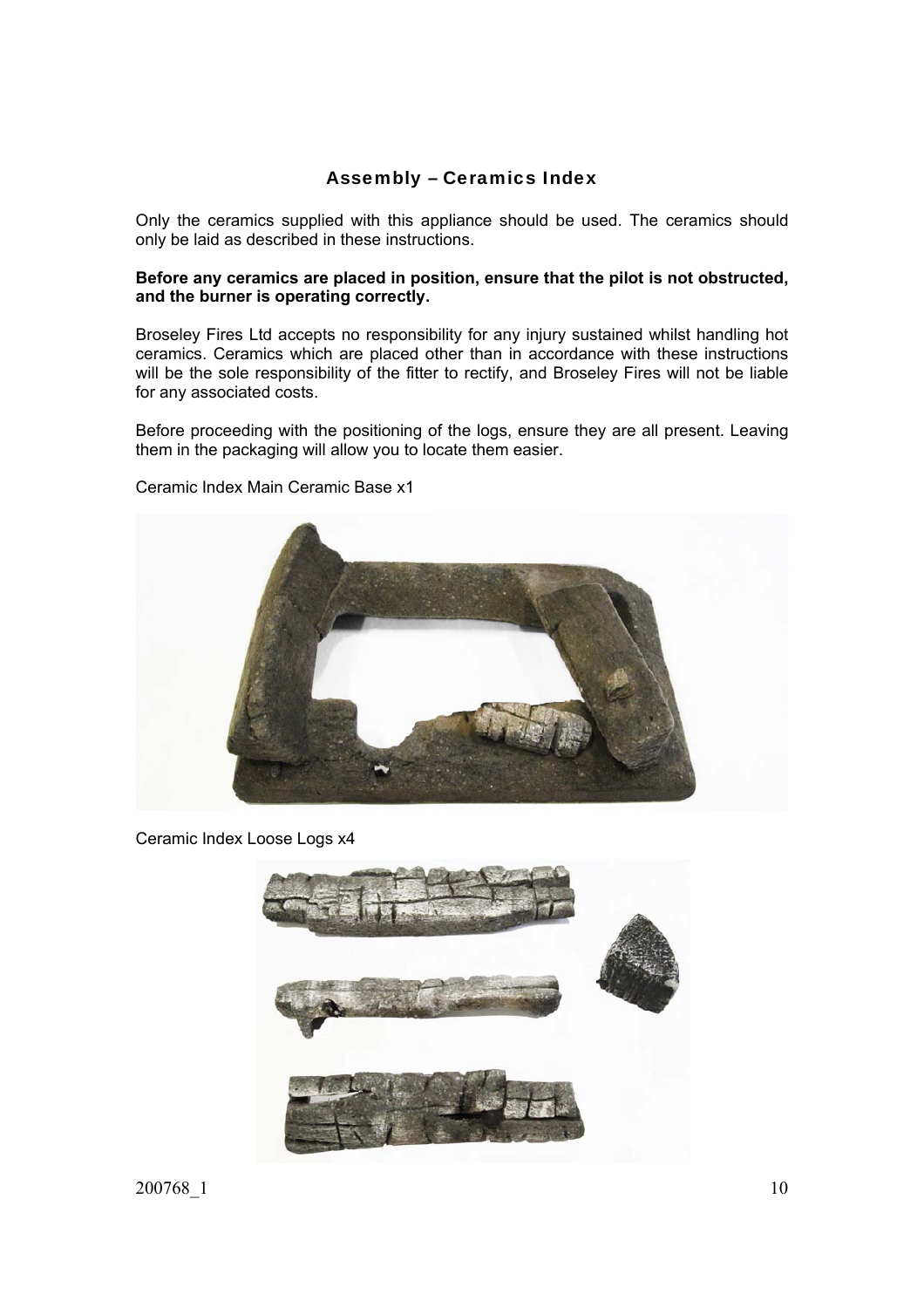# Assembly – Positioning of the Logs

**STEP 1** – Place the main ceramic base in position as below



Using the 2 off M5 C/Sunk Bolts provided, locate the decorative trim behind the stove opening as shown and secure in position.



**Although it is possible to position all of the ceramics first, we recommend fitting the log retainer at this point as it will make things easier.**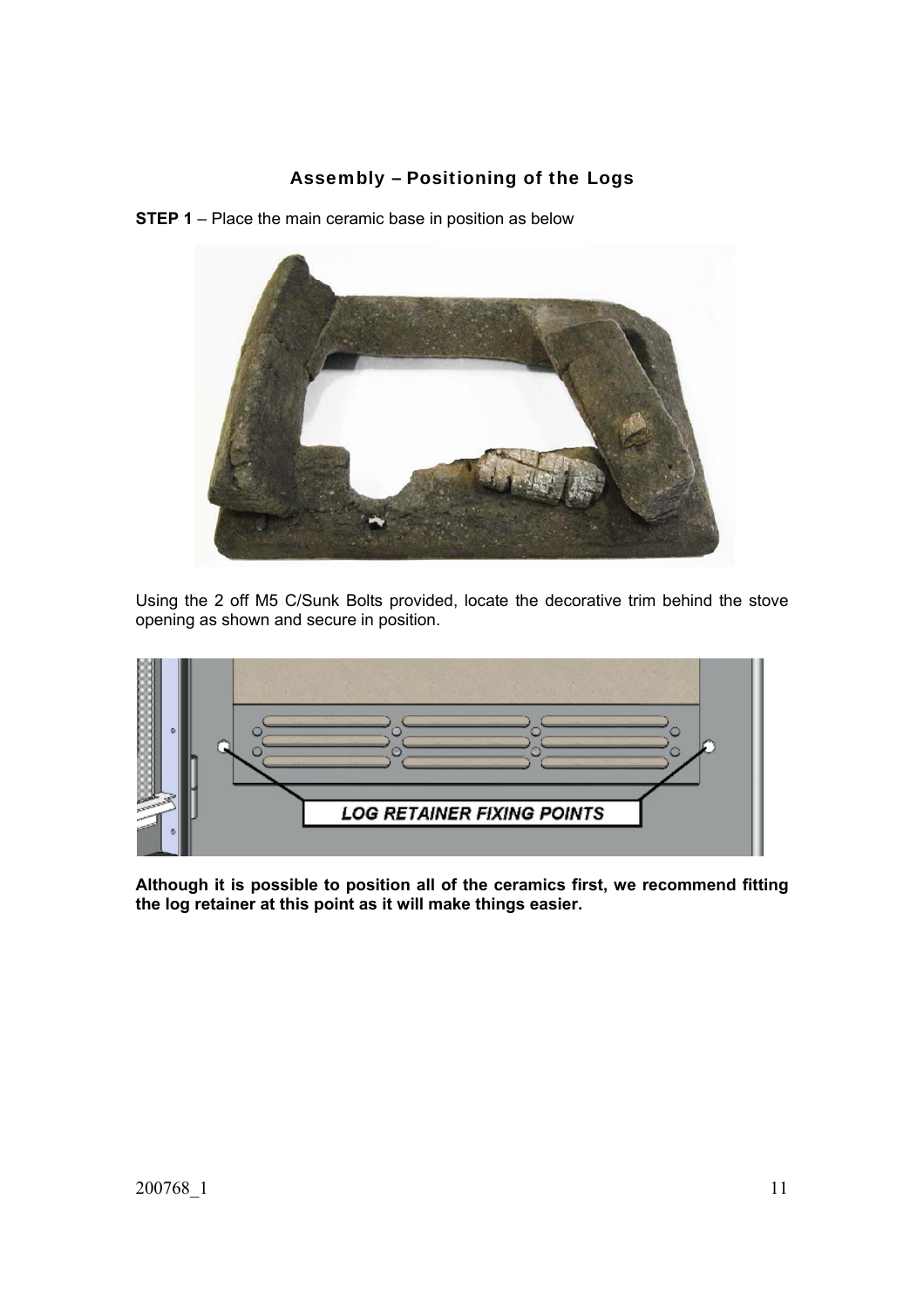# Assembly – Positioning of the Logs

**STEP 2** – Place the front log with the two cut outs in on the front of the main base so it touches the rear of the log retainer



**STEP 3** – Place the large rear log in position across the rear of the base as below

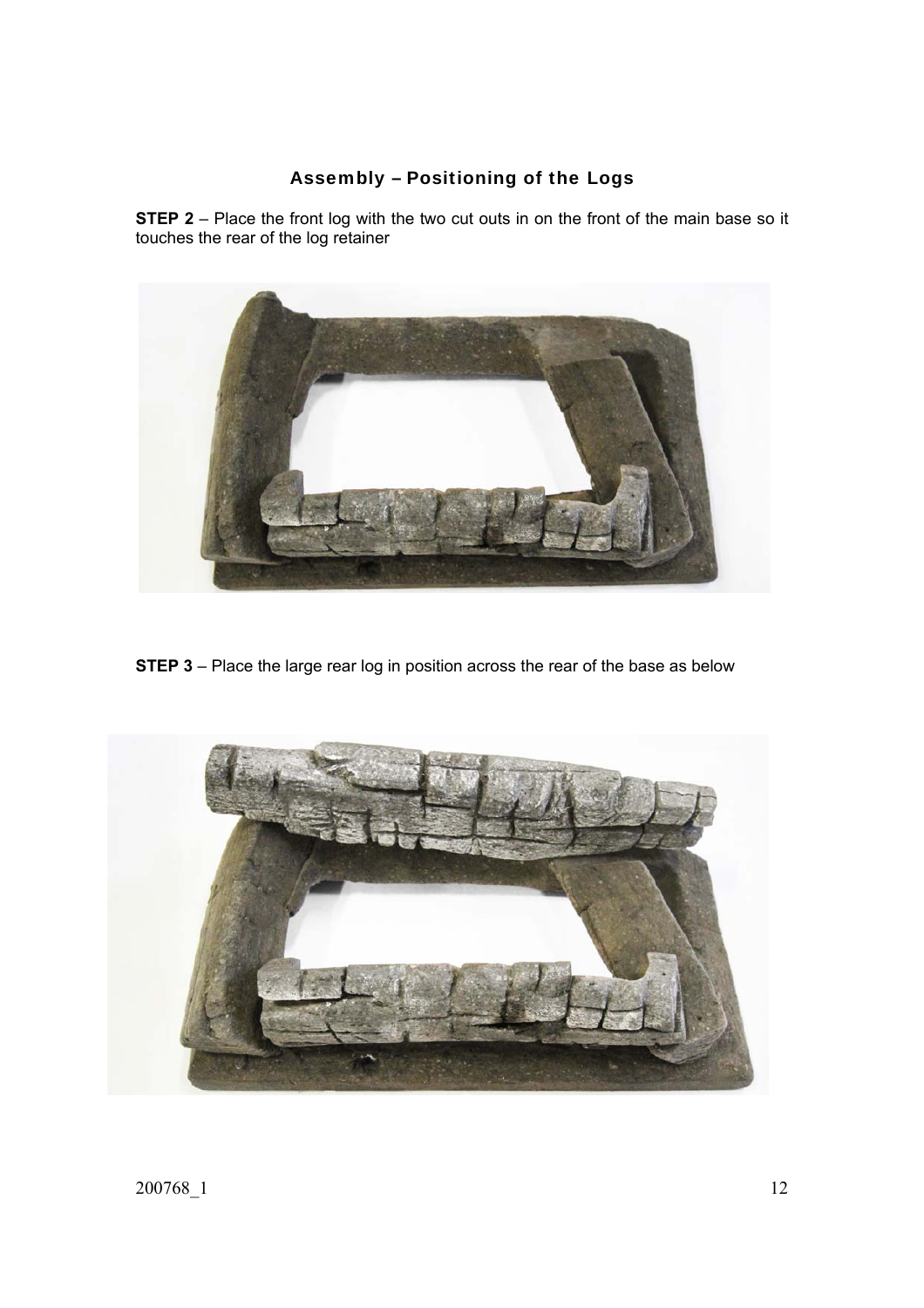### Assembly - Positioning the Logs

**STEP 4 –** The final log can now be positioned across the centre, ensure the right hand part of the log (as you look at it) is touching both the front log and right hand side of the main base so it is tilted back over. The left hand side of the log needs to be placed between the two stand offs as shown.



**STEP 5** – Finally place the last log in the rear right hand corner of the stove as below.



Any soot accumulation within the appliance (including visible soot on logs) indicates that the ceramics need to be re-positioned. It is important that flames from the burner are not impinged by any of the ceramics, small adjustments may be necessary.

200768\_1 13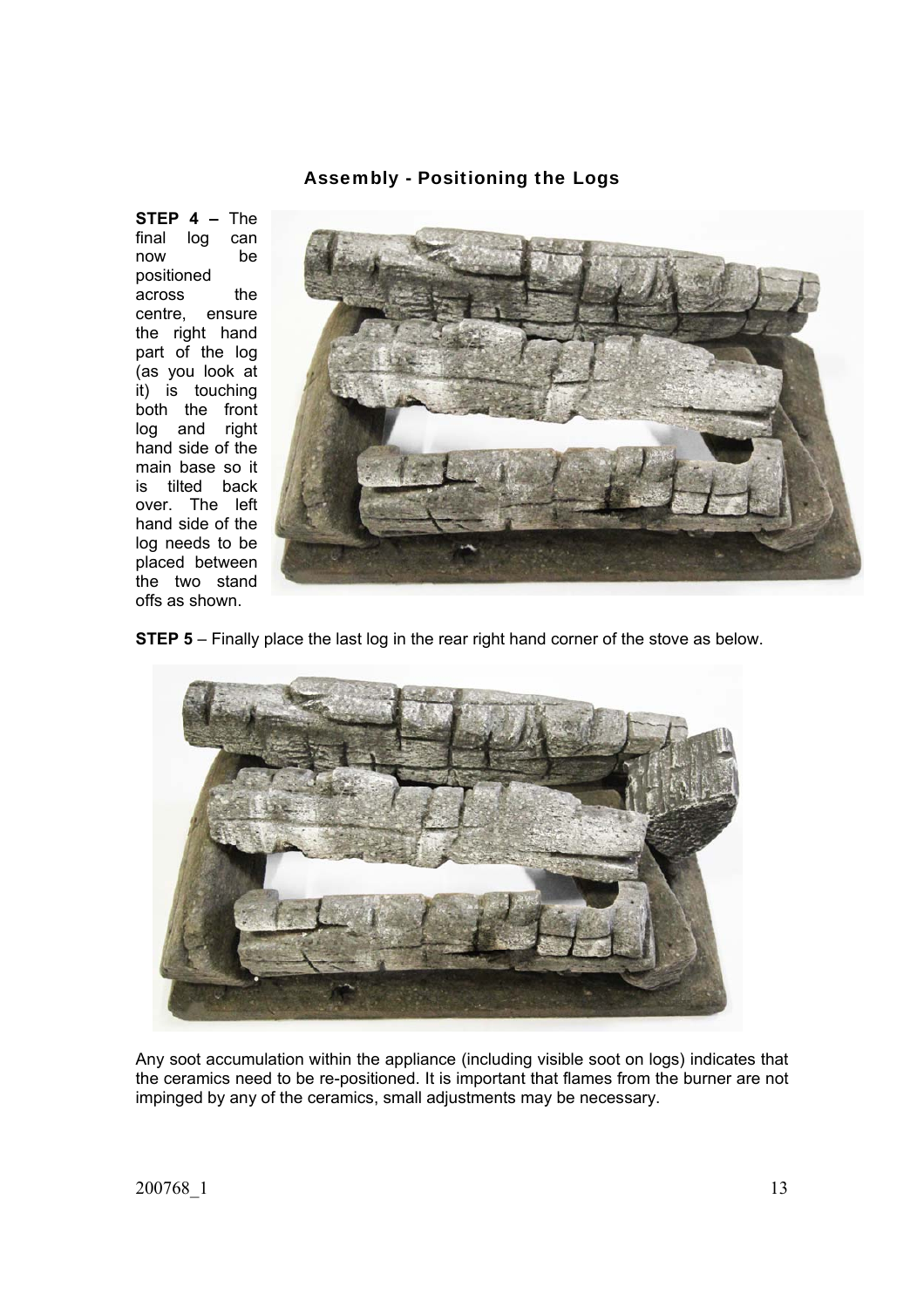## Assembly - Gas Connection & Pressure Testing

A minimum 15mm-diameter gas supply pipe must be used to within 1 metre of the installation with the final connection to the stove to be completed with the suitable 8mm semi-rigid gas pipe. The 8mm pipe should be connected to the inlet of the gas valve using the nut and 8mm olive provided. Support the control whilst finally tightening the supply pipe.

The gas supply connection to the appliance is located at the right hand side rear of the stove. The connection requires an 8mm-diameter semi-rigid pipe, not more than 1 meter in length.

## **Pressure Testing**

Always make sure that there is adequate gas pressure and volume to the stove. The relevant pressures are on the ID plate on the gas control knob.

- 1. **For propane gas, this is 37mbar** measured at the inlet connection to the stove with the appliance in the full rate position.
- 2. Ensure that the gas pressure to the stove is maintained when it is operating at the same time as other appliances in the building and that a suitable pressure gauge is used i.e. a manometer. If the gas pressure is not as per above it will be the sole responsibility of the fitter to rectify and Broseley Fires will not be liable for any associated costs.
- 3. All figures obtained during pressure testing should be recorded on the commissioning form found at the end of these instructions.

## **Ventilation (GB only)**

The gas stove is rated at less than 7kw and therefore does not normally require additional ventilation in the room (BS5871 – part II).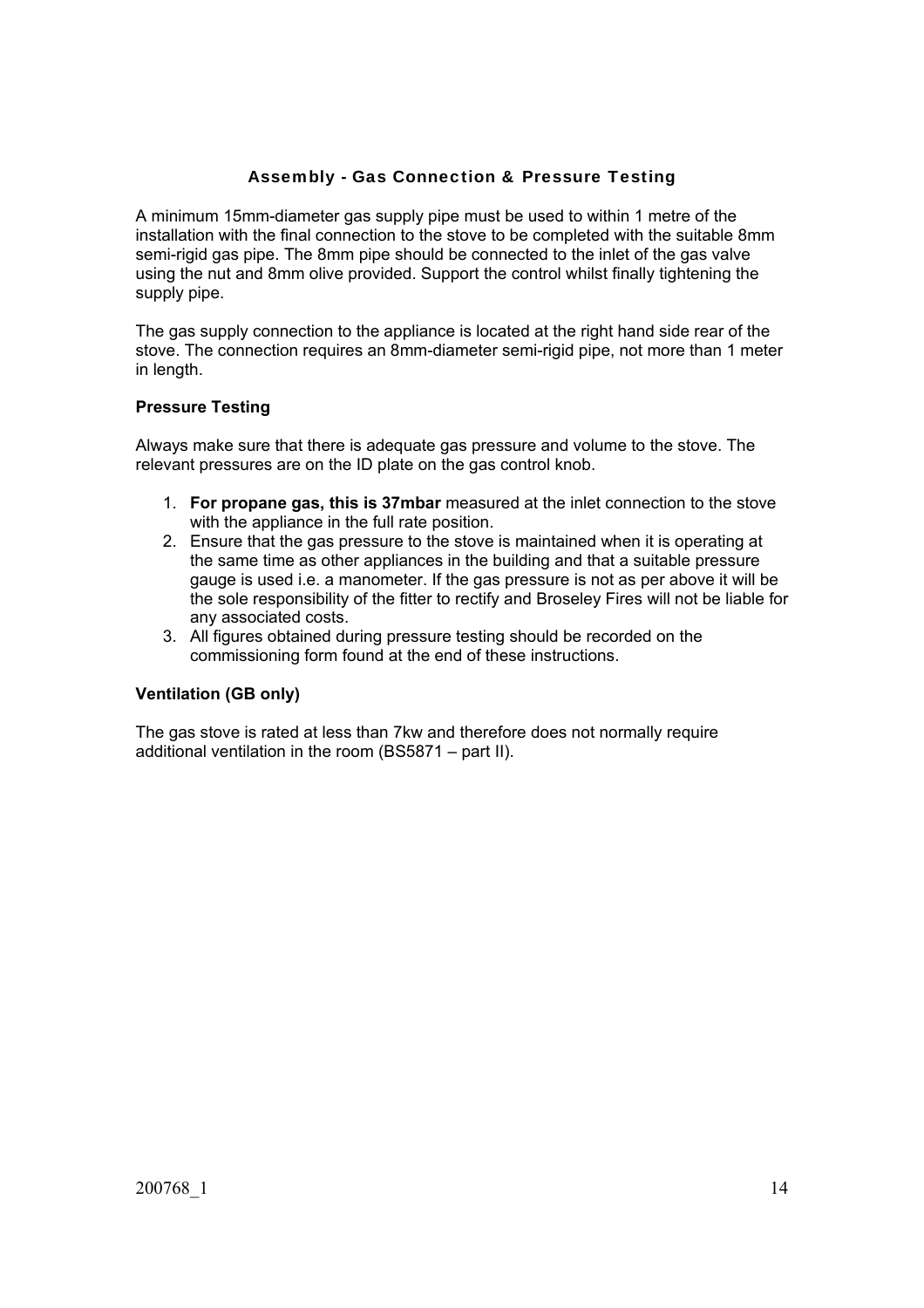# Spillage Testing

A Spillage Test **MUST** be carried out before the installed stove is left with the customer.

Carry out the test by first closing all doors and windows in the room containing the fire. Ensure that the fire is burning at full rate for a minimum of 10-15 minutes.

Using a lighted smoke match, run it along under the rear edge of the stove. The draught diverter box is situated at the rear of the stove, the entry being in the rear panel for the stove. Observe the smoke being drawn into the dilution box. After 10 minutes repeat the test

If there is an extractor fan in a nearby room the spillage test must be repeated with the fan running and all connecting doors between the fire and fan left open.

If there are problems, the chimney / flue may require attention, see "Chimney Requirements" section.

#### **Spillage Monitoring System**

This appliance is fitted with an atmospheric sensing spillage monitoring system, in the form of an oxygen depletion-sensing pilot. This is designed to shut down the fire within a safe period if there is an excessive build-up of products of combustion within the room space. This would usually only occur if the flue path suffered severe blockage and / or ventilation was severely impeded.

#### **THE FOLLOWING ARE IMPORTANANT WARNINGS RELATIVE TO THE SPILLAGE MONITORING SYSTEM**

- 1. The installer must not attempt any adjustments to the spillage monitoring system.
- 2. There must be no attempt to disable the spillage monitoring system.
- 3. It is not possible to replace individual parts of the pilot assembly on the appliance only a complete pilot assembly (including thermocouple) may be fitted in the event of a replacement being necessary. When the spillage monitoring system is replaced, only complete and original manufactures' parts may be fitted.
- 4. Should the appliance turn itself off, wait for a minimum of 3 minutes before attempting to re-light. In the event of your stove tripping out, consult your installation engineer to have the flue / chimney checked.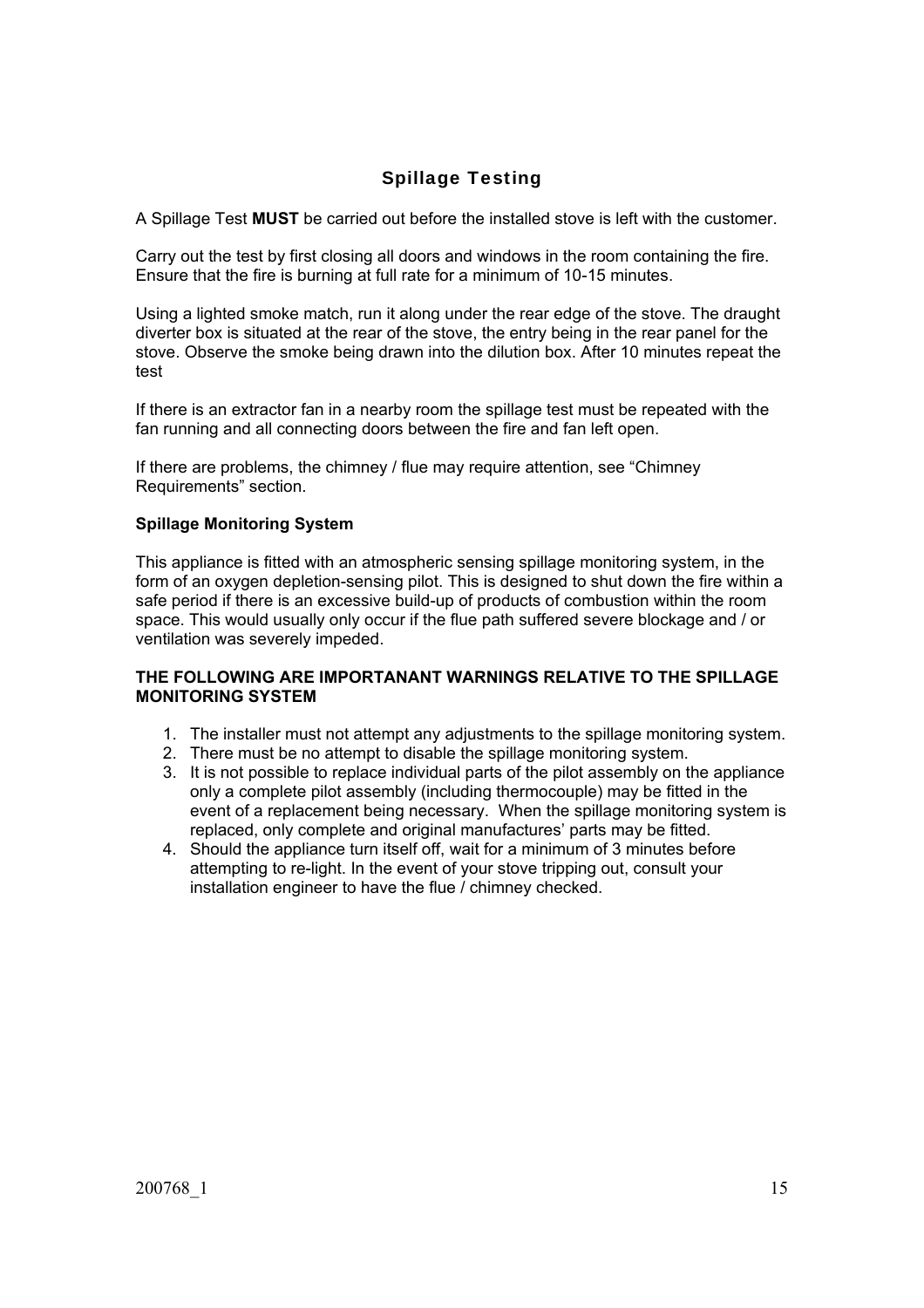## Maintenance

#### **Door adjustment**

In the case of the door rope not providing an adequate seal to the room, products of combustion may enter the room (see warning notes), to ensure an adequate seal the door may need to be periodically adjusted as the rope seal wears with use.

#### **Hinge Adjustment (seal on Left hand side is not compressed): DESIRE (SD1) AND IGNITE (CD1) MODELS ONLY**

- **Ensure that the stove is cold before proceeding**
- Remove the door by lifting the door off the hinges
- Loosen the Hinge Locking nut inside the stove
- Rotate the hinge by 1 turn (clockwise to tighten seal, anticlockwise to loosen seal) on both the top and bottom hinge, this ensures that the door seal will compress or loosen evenly
- Re fit the door back onto the hinges and tighten the locking nut inside the stove
- Check the seal provides an adequate seal.

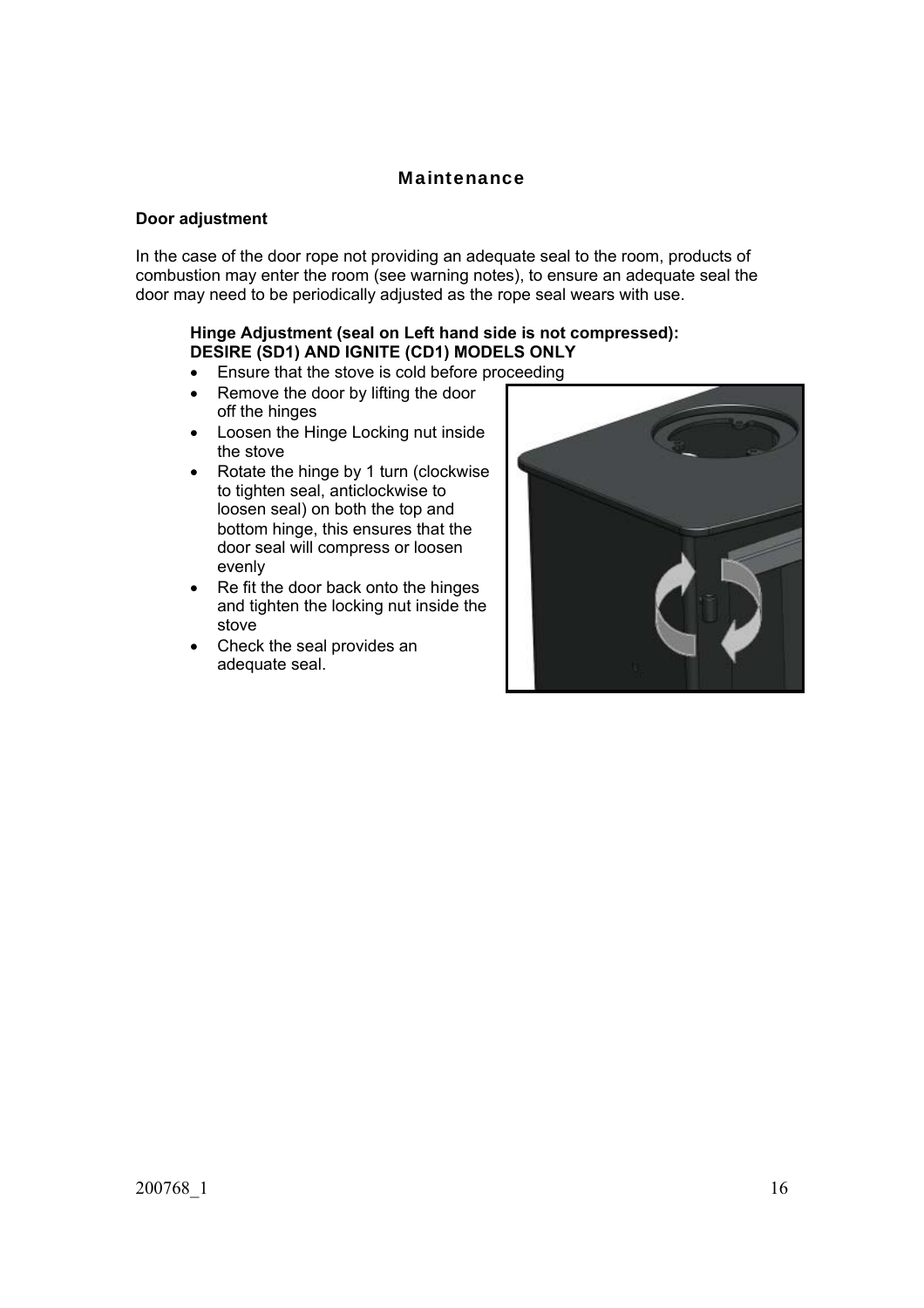# Operating the Stove

## **It is important to read these instructions thoroughly before lighting the stove.**

The gas stove operates with a traditional permanent pilot light.

The knob for ignition and power control are located on the lower right hand side of the stove, the indicator in the plate shows the knob position (Marked on knob)

The pilot light is located at the front left corner of the main ceramic. If the Flame Supervision Device Actuating Flame (the pilot light) is extinguished by intention or not, no attempt should be made to re-light **until 3 minutes have elapsed.** 

## **IGNITING THE PILOT AND USING THE HIGH/LOW FUNCTION**

- 1. From the start position, depress the control knob fully.
- 2. Whilst depressed, turn knob sharply 90 degrees anti-clockwise to "pilot" setting. You should feel some resistance and hear a click. Repeat until pilot light is visibly lit. You should be able to see the spark from the electrode and once lit the pilot flame via the small hole in the main ceramic base.
- **3. Keep knob depressed at this point for 15-20 seconds, then release.**
- **4.** Upon releasing, ensure the pilot is still lit, if not, repeat above steps.
- **5.** With pilot established, turn the knob Anti-clockwise to select the low flame setting. Turning the control further anti-clockwise you will be able to select the high flame setting.
- **6.** From the high setting you can select low by turning the control knob clockwise.

## **EXTINGUISHING THE STOVE FULLY**

1. From any heat setting, or the permanent pilot, depress control knob and turn clockwise to "OFF" position.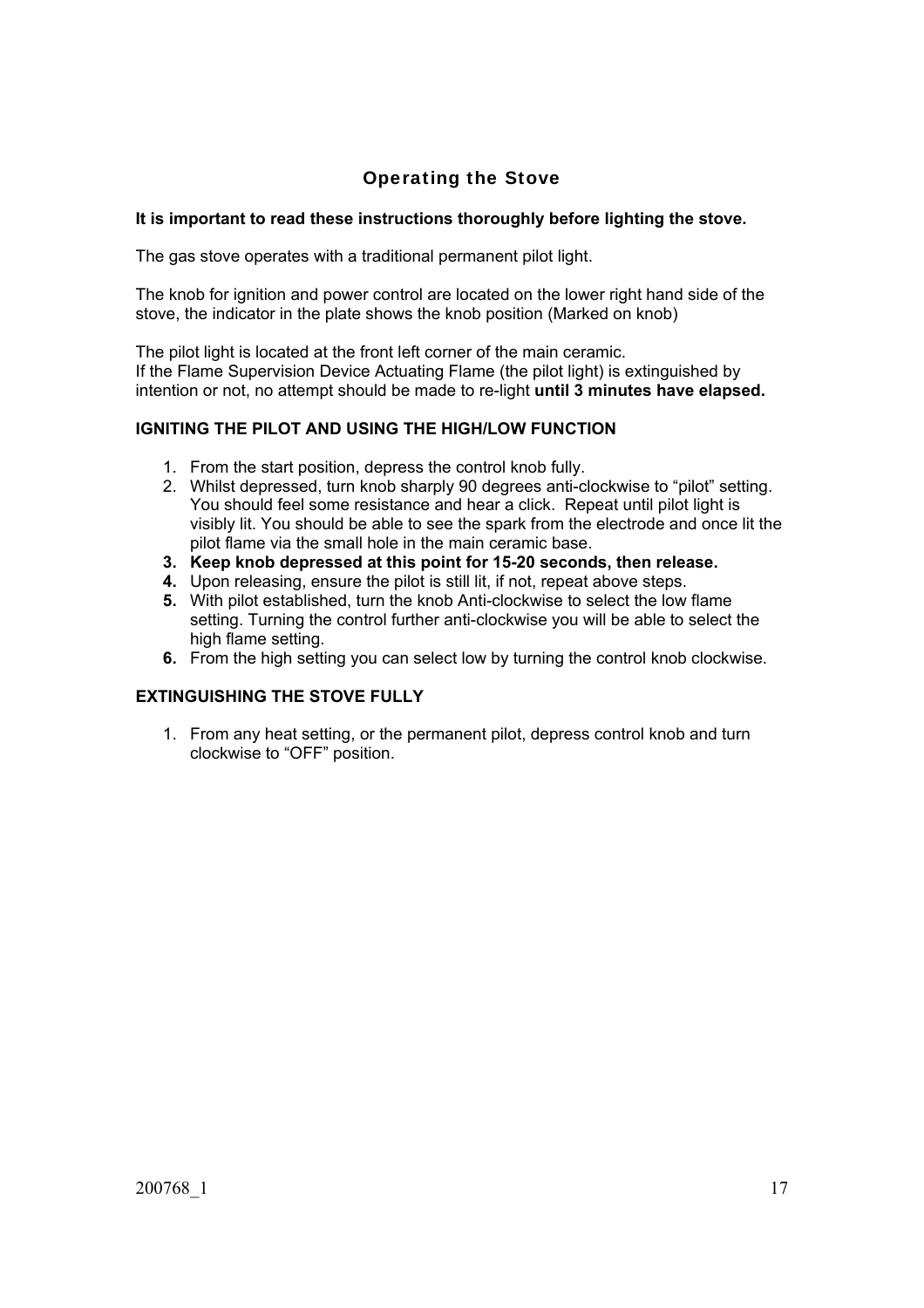# Cleaning the Stove / Curing the Paint

#### **Important Note:**

Should the glass door become broken or damaged in any way, turn your stove off and do not attempt to re-light it. Contact your dealer for a replacement to be fitted before relighting the appliance. The glass used in this appliance is ceramic type glass suitable for operation up to 750 degrees. Do not use any other types of glass in this appliance.

#### **Cleaning**

We recommend only doing this when the stove is cold using a soft brush to clean any of the stove surfaces, this is normally sufficient to remove dust and general debris. For stubborn marks you can use a damp lint free cloth, ensure that all surfaces are dried off immediately. We do not recommend using any kind of chemicals or abrasive materials. It is possible to touch up the paint using the original black stove paint however this new paint will then need to cure.

#### **Curing the paint**

It is important to note that upon initial lighting of the stove you will notice a strong odour this is the paint curing and is completely normal.

Most high temperature paints operate in the same way. They use a resin which dries at room temperature and a silicon resin which cures at high temperatures. When the stove is burned the dry resin burns away and the silicon cures. This transition occurs about 240 degrees C / 475 degrees F.

Light the appliance and set the control to the "HIGH" position for the maximum output. The surfaces of the stove will take an hour to reach maximum paint curing temperature. The longer you can leave the stove at this temperature the faster the paint will cure (this could involve several prolonged periods)

### **IT IS NORMAL FOR THE STOVE TO GIVE OFF ODOURS WHILST THE PAINT, SEALANT AND METAL COMPONENTS.**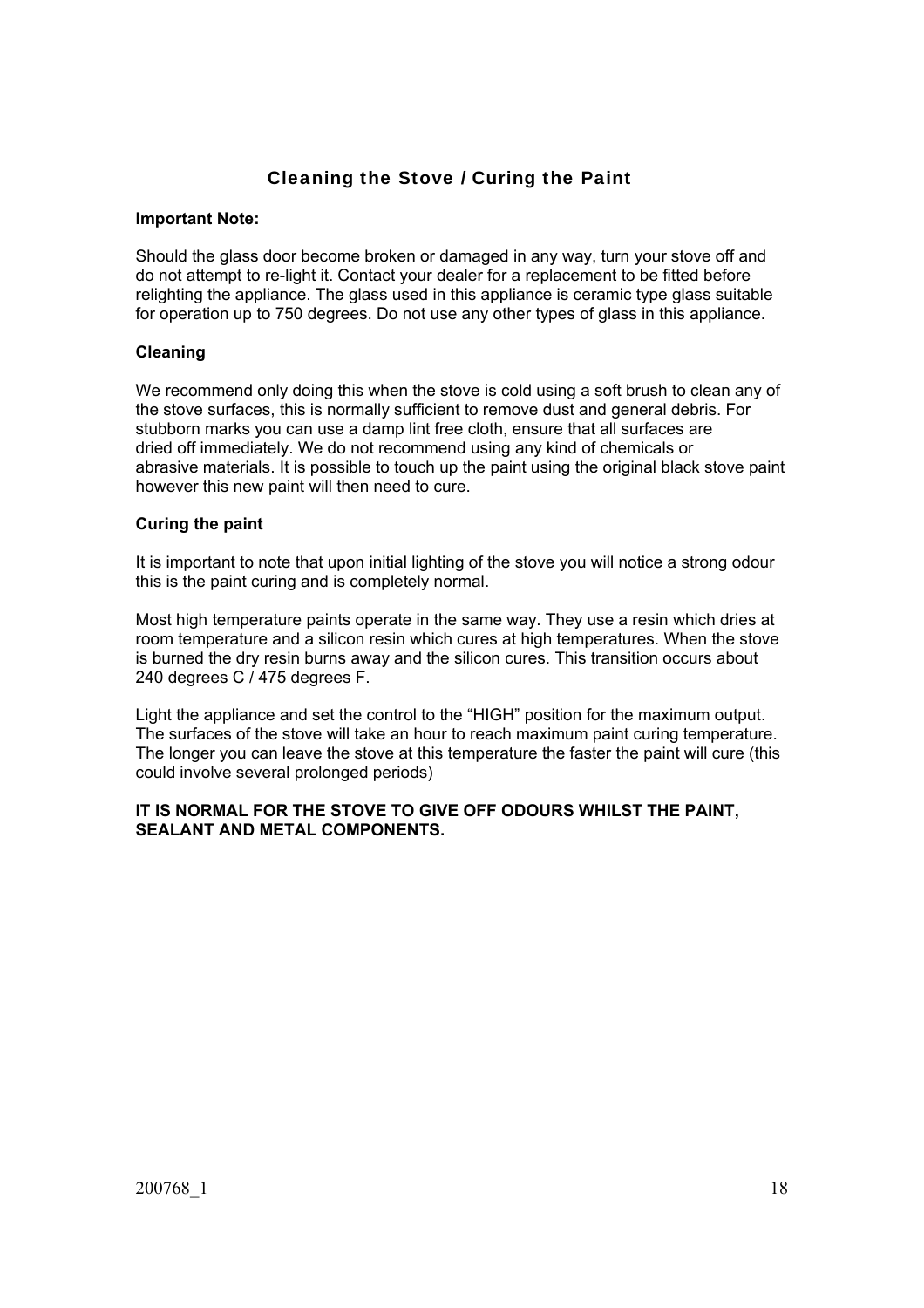# Trouble-shooting

### **The gas pilot will not ignite or stay lit**

- Ensure the gas is turned on at the appliance and the meter / cylinder.
- Is there a strong spark being generated, check connections if not.
- The pilot gas button must be held in for at least 20 seconds once the pilot is established to ensure the safety thermocouple is heated sufficiently.
- Ensure that both ends of the TTB connection cable are firmly connected. Instruction for connecting the TTB is given earlier in this instruction (page 9). You can also rule out a faulty TTB sensor by connecting the two ends of the TTB connection wire together using a metal paper clip.
- Make sure that the brass interrupter (connects thermocouple and TTB to valve shown on page 9) is not too loose. You should not be able to move the interrupter by hand. Any break in the following circuit will cause the pilot not to stay alight as the electrical charge from the thermos-couple needs to arrive at the valve to keep it lit:



 Take care not to overtighten the interrupter unit into the valve as this can twist the spade connections. As you look at the back of the interrupter the spade connections should look like two vertical lines (if they are more like 45°C then its too tight)





- Ensure that the pilot injector is not obstructed or blocked and it is free from any dust or dirt.
- Ensure gas pressures and flow rates are correct, as this will prevent ignition of the pilot. An indication of high pressure can be a whistling sound from the pilot.
- Ensure that the pilot assembly has not been damaged in transit. Be sure to check the gap between the thermocouple and electrode is sufficient and that the spark is not arcing elsewhere, this is a very delicate device.
- The pilot flame should burn with a strong blue flame. The flame should be focused on the tip of the thermocouple.

200768\_1 19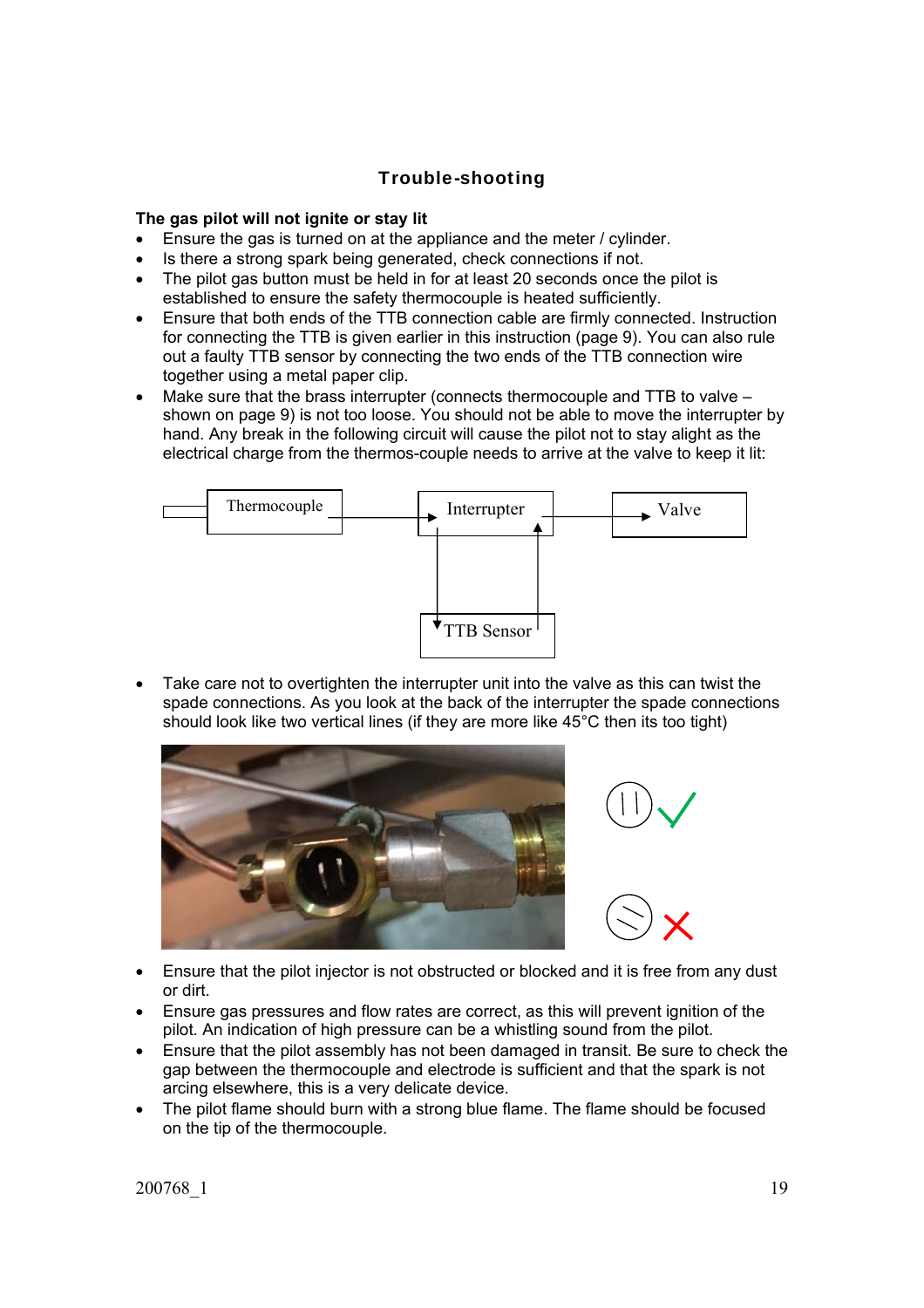# Trouble-shooting

### **The main burner does not seem to burn correctly or will not stay alight**

- Ensure gas pressures and flow rates are correct.
- Test with all ceramics removed
- Confirm that the flame pattern is even across the surface of the burner by removing all of the ceramics. Only do this once pressures and flow rates are confirmed as being correct.
- Double check all ceramics are re-positioned correctly.
- Ensure you have between 1mm and 3mm gap from the head of the pilot to the base plate (base plate may have moved in transit)



Once all the above checks are completed, leave the appliance in a fully commissioned state.

200768\_1 20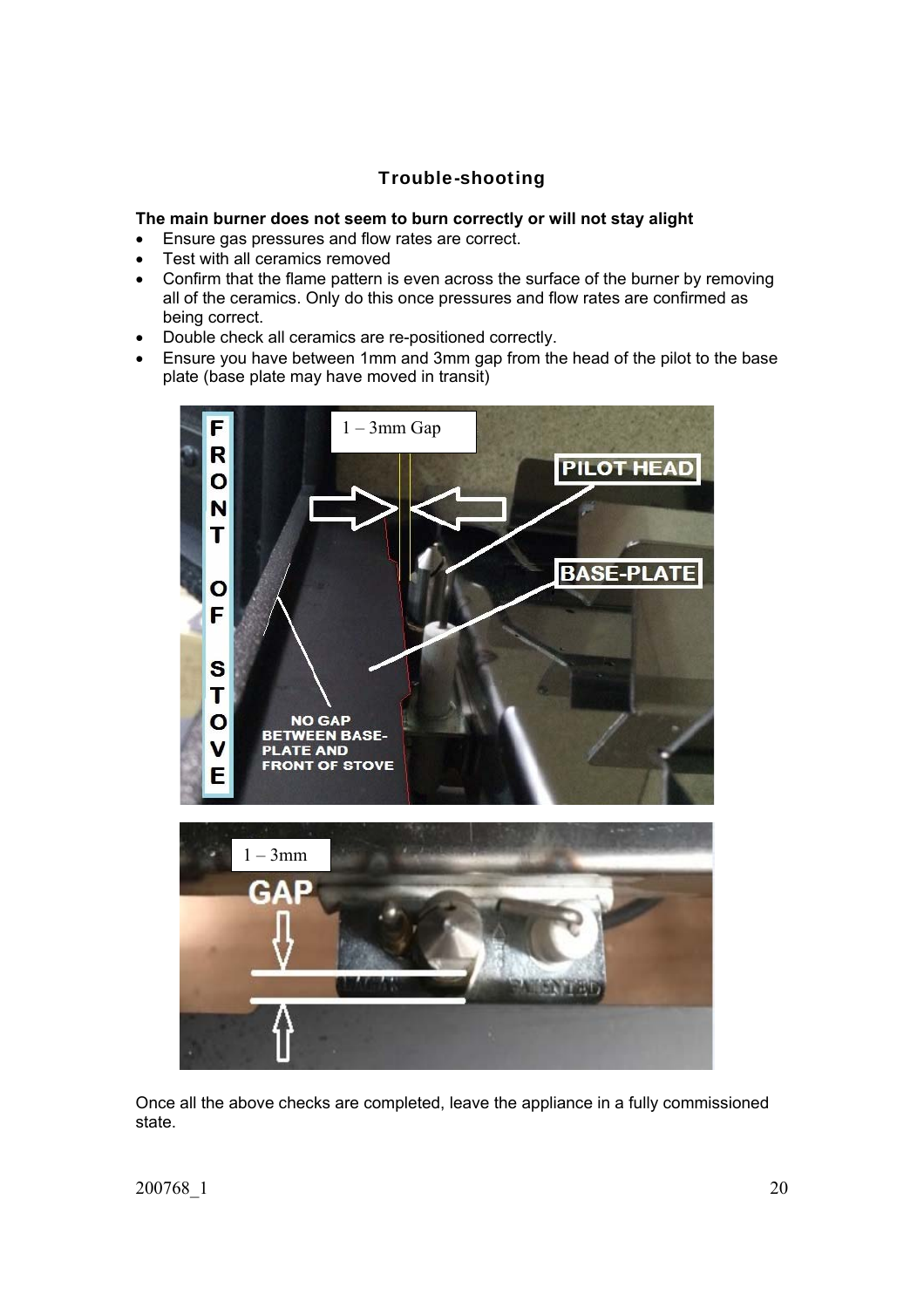# Servicing Instructions

Servicing should be carried out annually by a qualified installation gas safe engineer.

- To open the door, remove the handle by rotating it anti-clockwise until it clears the thread. The handle acts like a nut on a thread and once removed will allow the door to open fully.
- Remove the logs and clean any dust and debris from the top of the burner unit and the inside of the stove. A vacuum cleaner can be used, but take care around the pilot assembly to prevent accidental damage. A clean soft brush can also be used. Take care not to brush any debris towards the pilot as this may cause an obstruction in the jet.
- Clean any dust / debris from each individual ceramic using a very soft brush.
- Check the condition of the ceramics. Damaged ceramics will affect the efficient operation of the stove and will need to be replaced.
- Clean the glass with a soft cloth.
- The outside of the stove can be cleaned as per instructions given previously.
- Re-lay the ceramics and close the door ensuring an air tight seal.
- Ignite the appliance and observe an even flame pattern.

Carry out all necessary final checks and leave the appliance in a fully commissioned state.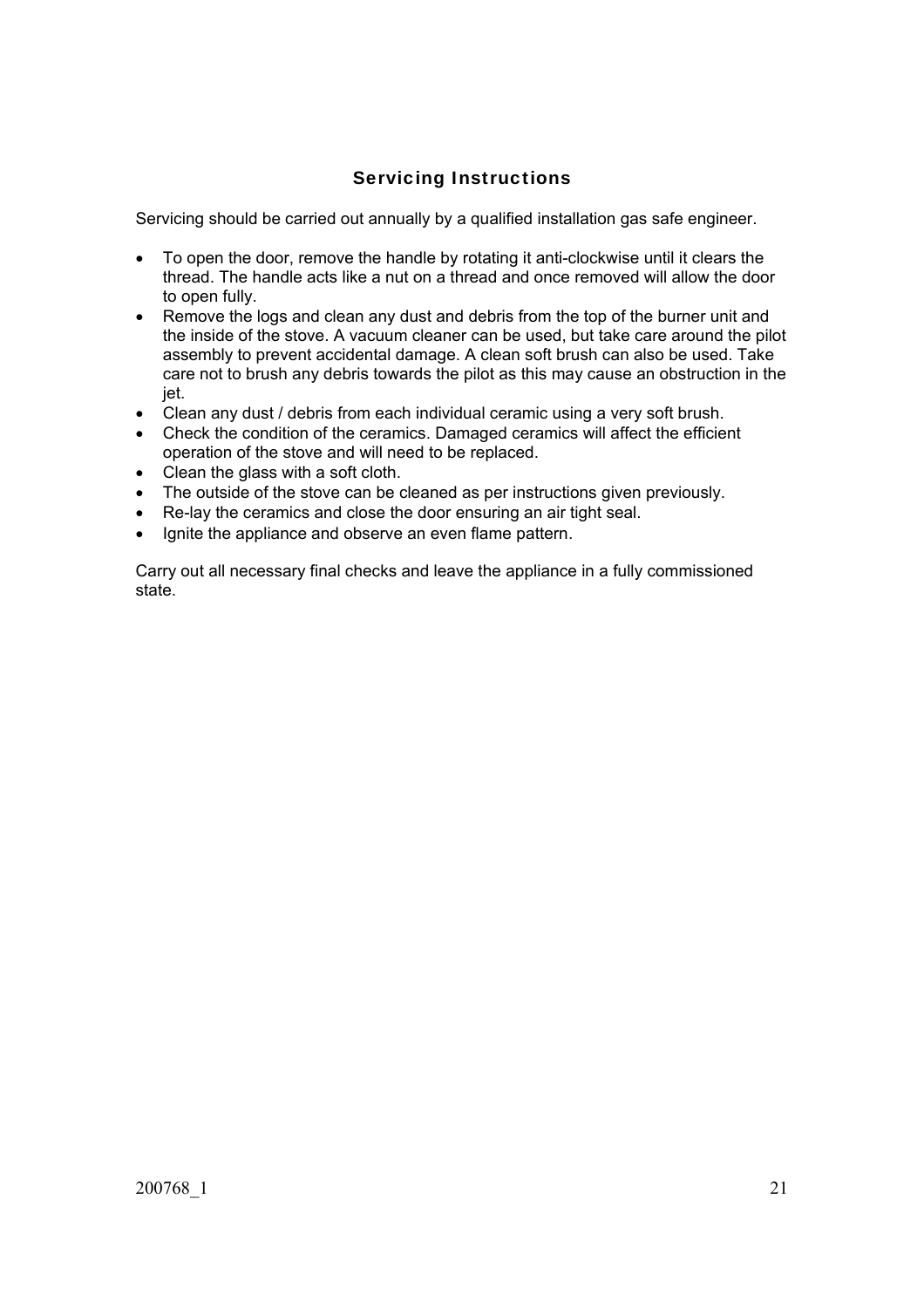## Commissioning Form

### **THIS SECTION MUST BE COMPLETED AND SIGNED BY THE INSTALLATION ENGINEER**

PLEASE LEAVE WITH THE CUSTOMER AND THE APPLIANCE.

200768\_1 22 Size of Governor setting: (i.e.) Propane Gas 37mbar. Length and size of gas supply:  $\Box$ Meter pressure Stove only on: Meter pressure with all other appliances on: Burner pressure Stove only on: Burner pressure with all other appliances on: Gas rate - Propane Gas - Time for 1 cubic foot in seconds: Top or Rear Flue Installation: Coverall length of flue: Coverall length of flue: Is there any spillage:  $\blacksquare$  Is the draught excessive: Is there any permanent ventilation in the room: Is the TTB connected correctly (both ends): \_\_\_\_\_\_\_\_\_\_\_\_\_\_ Is the aeration of the pilot correct: Does the flame encircle the Thermocouple: \_\_\_\_\_\_\_\_\_\_\_ Installation Engineers Name: \_\_\_\_\_\_\_\_\_\_\_\_\_\_\_\_\_\_\_\_\_\_\_\_\_\_\_\_\_\_\_\_\_\_\_\_\_\_\_\_\_\_\_\_\_\_\_\_\_\_\_\_\_ Installers \_\_\_\_\_\_\_\_\_\_\_\_\_\_\_\_\_\_\_\_\_\_\_\_\_\_\_\_\_\_\_\_\_\_ Address \_\_\_\_\_\_\_\_\_\_\_\_\_\_\_\_\_\_\_\_\_\_\_\_\_\_\_\_\_\_\_\_\_\_  $\mathcal{L}_\text{max}$  , and the set of the set of the set of the set of the set of the set of the set of the set of the set of the set of the set of the set of the set of the set of the set of the set of the set of the set of the  $\mathcal{L}_\text{max}$  , and the set of the set of the set of the set of the set of the set of the set of the set of the set of the set of the set of the set of the set of the set of the set of the set of the set of the set of the Post Code: \_\_\_\_\_\_\_\_\_\_\_\_\_\_\_\_\_\_\_\_\_\_\_\_\_\_\_\_\_\_\_\_\_\_\_\_\_\_ Telephone: \_\_\_\_\_\_\_\_\_\_\_\_\_\_\_\_\_\_\_\_\_\_\_ Fax: Mobile: The Mobile: The Other: Gas Safe Registration No: \_\_\_\_\_\_\_\_\_\_\_\_\_\_\_\_\_\_\_\_\_\_\_\_\_\_\_\_\_\_\_\_\_\_\_\_\_\_\_\_\_\_\_\_\_\_\_\_\_\_\_\_\_\_\_ Signed: \_\_\_\_\_\_\_\_\_\_\_\_\_\_\_\_\_\_\_\_\_\_\_\_\_\_\_\_\_\_\_\_\_\_\_ Date: \_\_\_\_\_\_\_\_\_\_\_\_\_\_\_\_\_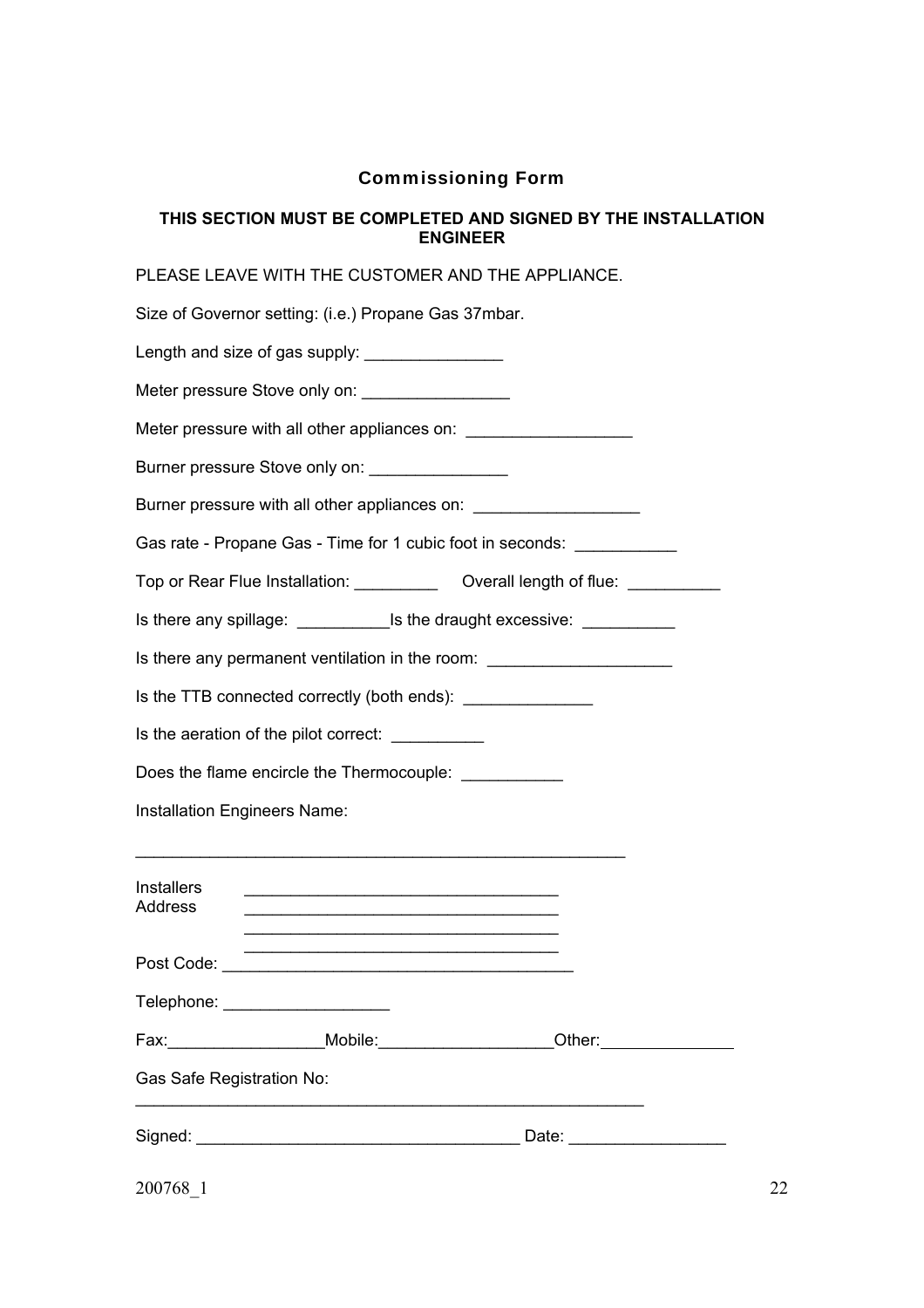## Guarantee

Your decorative gas stove, when installed in accordance with the installation instructions and operated in accordance with these instructions should provide many years of safe and efficient operation.

Should you wish to claim under the warranty, please contact the supplier / dealer from whom you purchased the appliance. Do not claim directly to Broseley Fires, or Be Modern, as they are unable to process any direct claim from an end user.

We thank you for purchasing our product and trust it will provide excellent service.

This appliance carries a guarantee of One (1) Year.

We agree to repair free of charge or, at our option, replace the appliance or part thereof, which may prove to be defective within the guarantee period.

The guarantee is void if:

- The appliance is not installed and operated in accordance with our instructions, or
- Repairs or modifications have been carried out by the purchaser or any third party not authorised by us or:
- The appliance has been misused or accidentally damaged, or
- Damage is due to 'fair wear and tear.' or
- The appliance or defective component(s) are not returned to us, prepaid postage.
- The appliance has not been serviced annually by a 'Gas Safe Registered' engineer.

The rights given in this guarantee are limited to the UK mainland and are in addition to any to which you may have a statutory entitlement.

Please retain your purchase receipt. We will need to see this in the event of a claim under warranty.

Broseley Fires Ltd, First Floor, Unit B Knights Court, Archers Way, Battlefield Enterprise Park, Shrewsbury, Shropshire, SY1 3GA Tel: 01743 461444 Fax: 01743 461446 http://www.broseleyfires.com

Be Modern Ltd. 19 - 34 Bedesway, Bede Industrial Estate, Jarrow, Tyne and Wear, NE32 3BE Tel: 0191 4898266 Fax: 0191 4834148 http://www.bemodern.co.uk